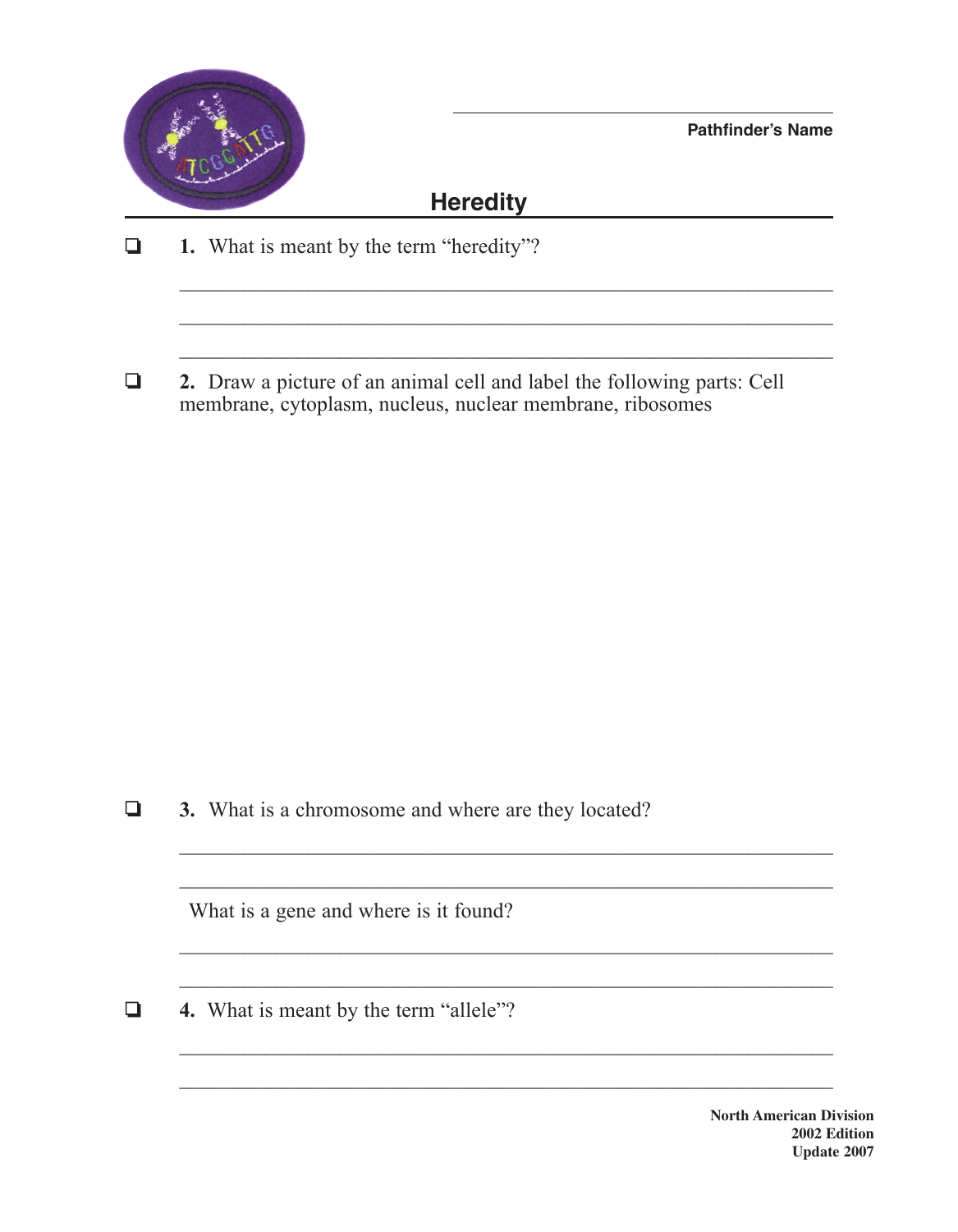How does a dominant allele differ from a recessive allele?

| Determine which allele you have of the following genetic traits: |  |
|------------------------------------------------------------------|--|
|                                                                  |  |
|                                                                  |  |
|                                                                  |  |
|                                                                  |  |
|                                                                  |  |
|                                                                  |  |
| Curved Thumb                                                     |  |
|                                                                  |  |
|                                                                  |  |
|                                                                  |  |
| Digit hair                                                       |  |
|                                                                  |  |
| Rolling tongue                                                   |  |
|                                                                  |  |
| Second toe longer                                                |  |

Using a punnet square, predict the ratio of offspring produced from these monohybrid crosses: TT (tall) crossed with tt (short), Tt (tall) crossed with Tt (tall), Tt (tall) crossed with tt (short)



**Heredity** 2002 Edition **Update 2007**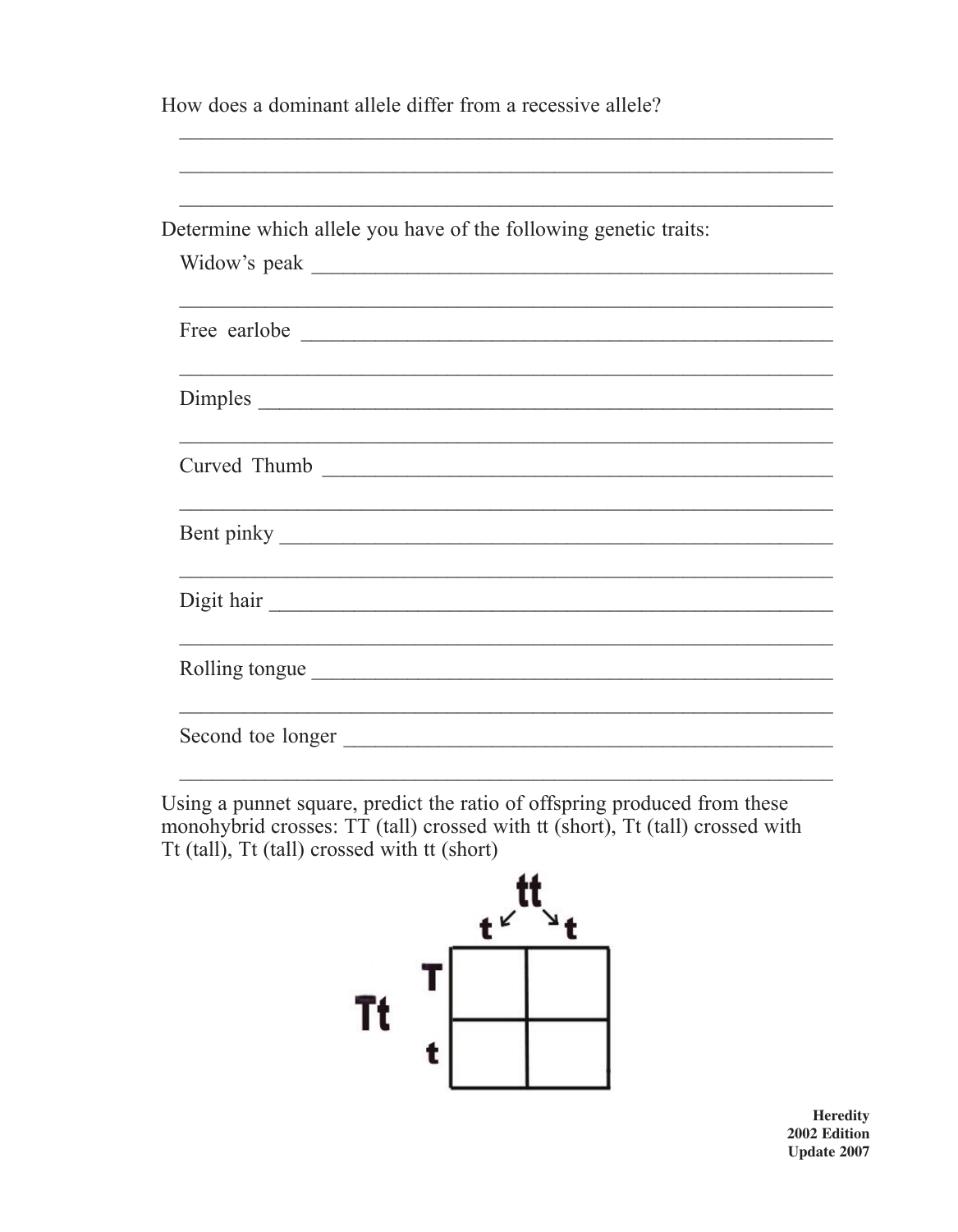❏ **5.** What does the process of mitosis accomplish?

Draw a sequence of cells that shows the process of mitosis including: prophase, metaphase, anaphase and telophase.

 $\_$  , and the contribution of the contribution of  $\mathcal{L}_\mathcal{A}$  , and the contribution of  $\mathcal{L}_\mathcal{A}$ 

 $\mathcal{L}_\text{max}$  , and the contribution of the contribution of the contribution of the contribution of the contribution of the contribution of the contribution of the contribution of the contribution of the contribution of t

Briefly explain how the DNA in the chromosomes is copied during this process.

 $\mathcal{L}_\text{max}$  and the contract of the contract of the contract of the contract of the contract of the contract of

 $\_$  , and the contribution of the contribution of  $\mathcal{L}_\mathcal{A}$  , and the contribution of  $\mathcal{L}_\mathcal{A}$ 

**Heredity 2002 Edition Update 2007**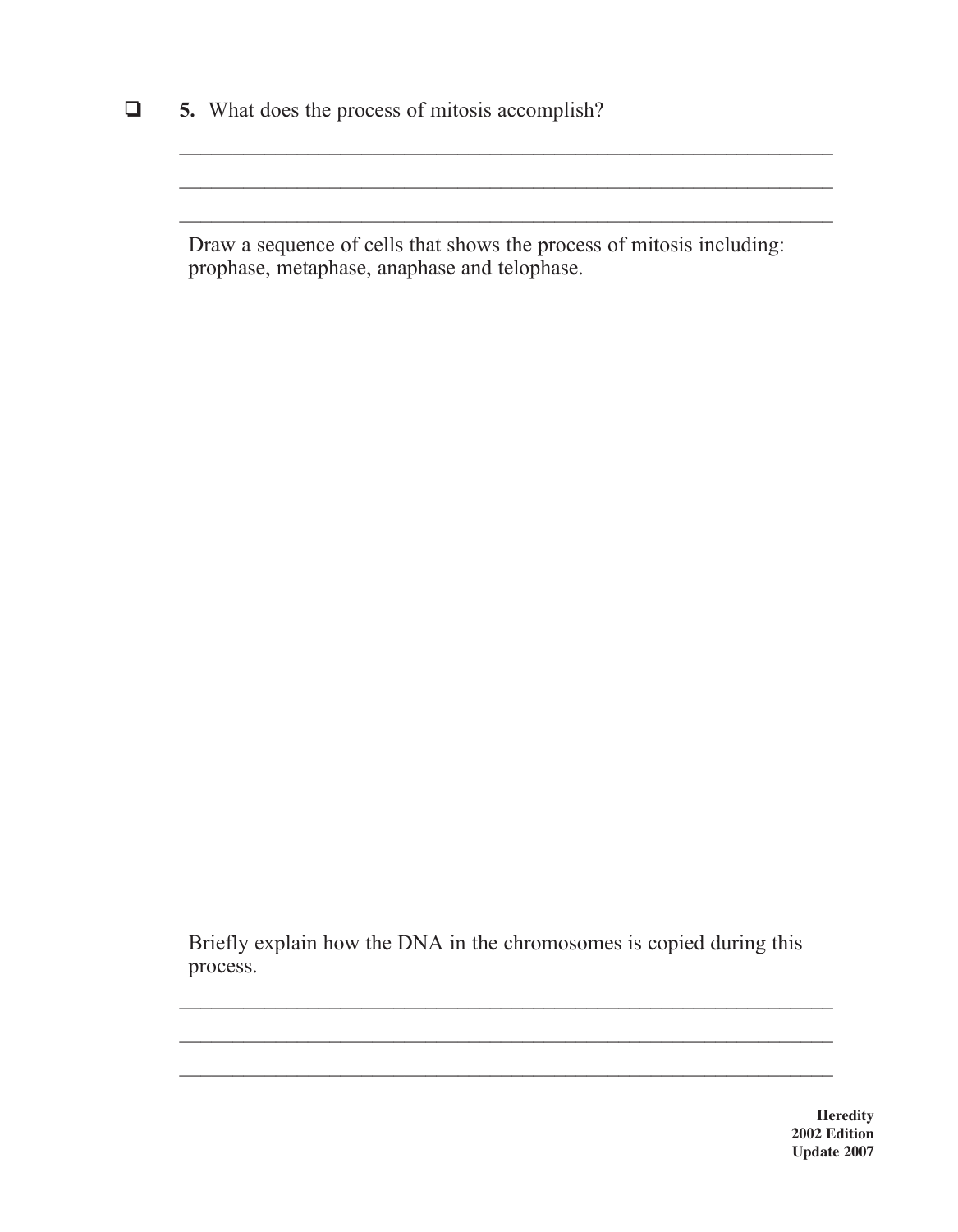❏ **6.** What does the process of meiosis accomplish and how does it differ from mitosis?

Draw a sequence of cells that shows the process of meiosis including: prophase I & II, metaphase I & II, anaphase I & II and telophase I & II.

 $\_$  , and the contribution of the contribution of  $\mathcal{L}_\mathcal{A}$  , and the contribution of  $\mathcal{L}_\mathcal{A}$ 

 $\mathcal{L}_\text{max}$  , and the contribution of the contribution of the contribution of the contribution of the contribution of the contribution of the contribution of the contribution of the contribution of the contribution of t

Do the cells resulting from meiosis remain haploid? Explain.

 $\mathcal{L}_\text{max}$  and the contract of the contract of the contract of the contract of the contract of the contract of

 $\_$  , and the contribution of the contribution of  $\mathcal{L}_\mathcal{A}$  , and the contribution of  $\mathcal{L}_\mathcal{A}$ 

**Heredity 2002 Edition Update 2007**